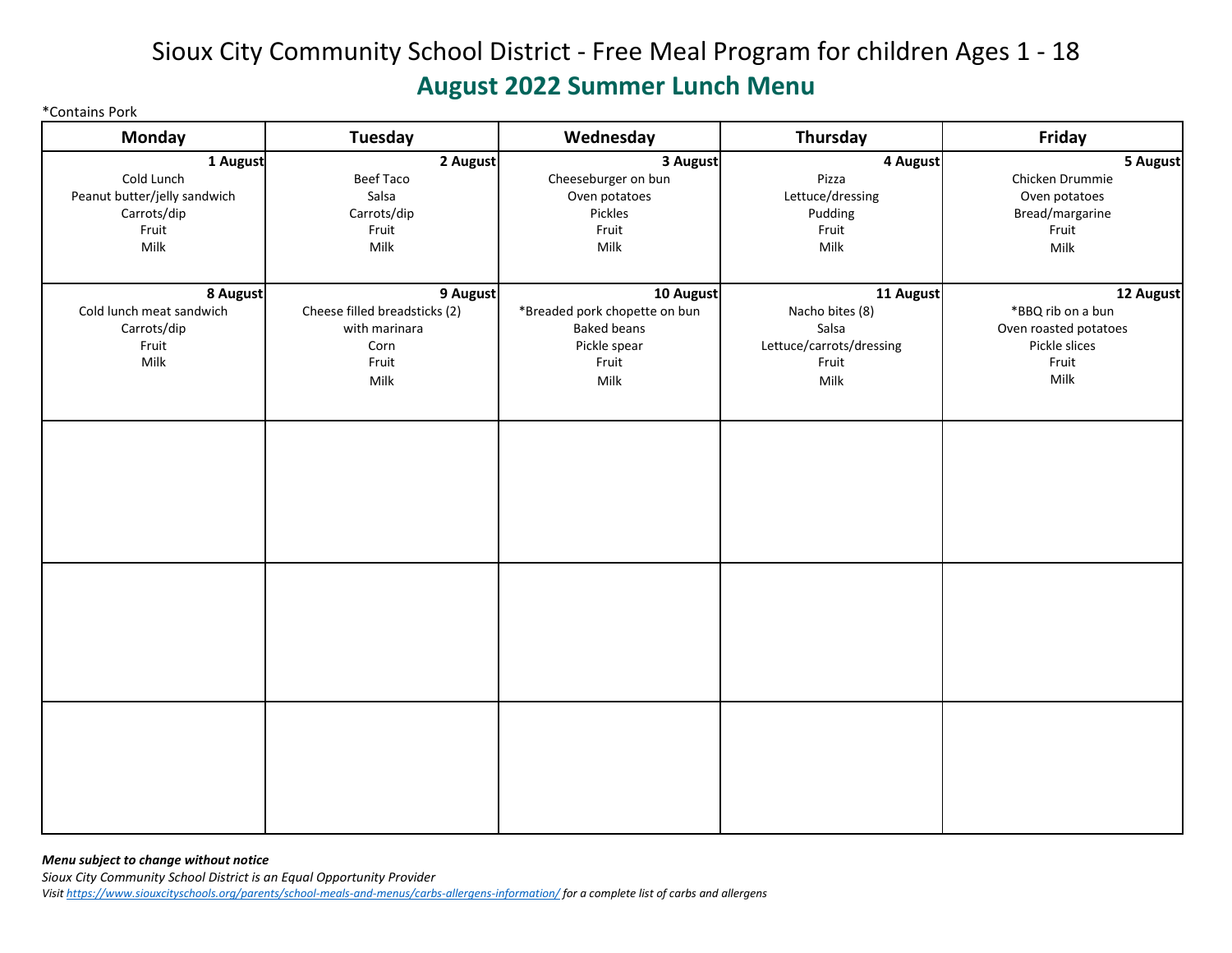#### Distrito Escolar de la Comunidad de Sioux City-Programa de Comidas Gratuitas para niños de edades 1-18 **Menú de Almuerzo de Verano de Agosto 2022**

\*Contiene Cerdo

| Lunes                                                                                          | <b>Martes</b>                                                                         | <b>Miércoles</b>                                                                                         | Jueves                                                                            | <b>Viernes</b>                                                                                        |
|------------------------------------------------------------------------------------------------|---------------------------------------------------------------------------------------|----------------------------------------------------------------------------------------------------------|-----------------------------------------------------------------------------------|-------------------------------------------------------------------------------------------------------|
| 1 Agosto<br>Almuerzo Frio<br>Sándwich Maní y Mermelada<br>Zanahorias/Aderezo<br>Fruta<br>Leche | 2 Agosto<br>Taco de carne<br>Salsa<br>Zanahorias/aderezo<br>Fruta<br>Leche            | 3 Agosto<br>Hamburguesa de queso en pan<br>Papas horneadas<br>Pepinillo<br>Fruta<br>Leche                | 4 Agosto<br>Pizza<br>Lechuga/aderezo<br>Pudín<br>Fruta<br>Leche                   | 5 Agosto<br>Pierna de Pollo<br>Papas horneadas<br>Pan/margarina<br>Fruta<br>Leche                     |
| 8 Agosto<br>Almuerzo frio Sándwich de carne<br>Zanahorias/aderezo<br>Fruta<br>Leche            | 9 Agosto<br>2) Palitos de pan relleno de queso<br>marinara<br>Elote<br>Fruta<br>Leche | 10 Agosto<br>*Chuleta empanizada en pan<br>Frijoles horneados<br>Rebanada de pepinillo<br>Fruta<br>Leche | 11 Agosto<br>(8) Nachos<br>Salsa<br>Lechuga/ zanahorias/aderezo<br>Fruta<br>Leche | 12 Agosto<br>* Costillita de BBQ en pan<br>Papas horneadas<br>Rebanada de pepinillo<br>Fruta<br>Leche |
|                                                                                                |                                                                                       |                                                                                                          |                                                                                   |                                                                                                       |
|                                                                                                |                                                                                       |                                                                                                          |                                                                                   |                                                                                                       |
|                                                                                                |                                                                                       |                                                                                                          |                                                                                   |                                                                                                       |

*El menú está sujeto a cambiar si previo aviso* 

*El Distrito Escolar de la Comunidad de Sioux City es un proveedor de igualdad de oportunidades* 

*Visit[e https://www.siouxcityschools.org/parents/school-meals-and-menus/carbs-allergens-information/](https://www.siouxcityschools.org/parents/school-meals-and-menus/carbs-allergens-information/) para obtener una lista completa de carbohidratos y alérgenos*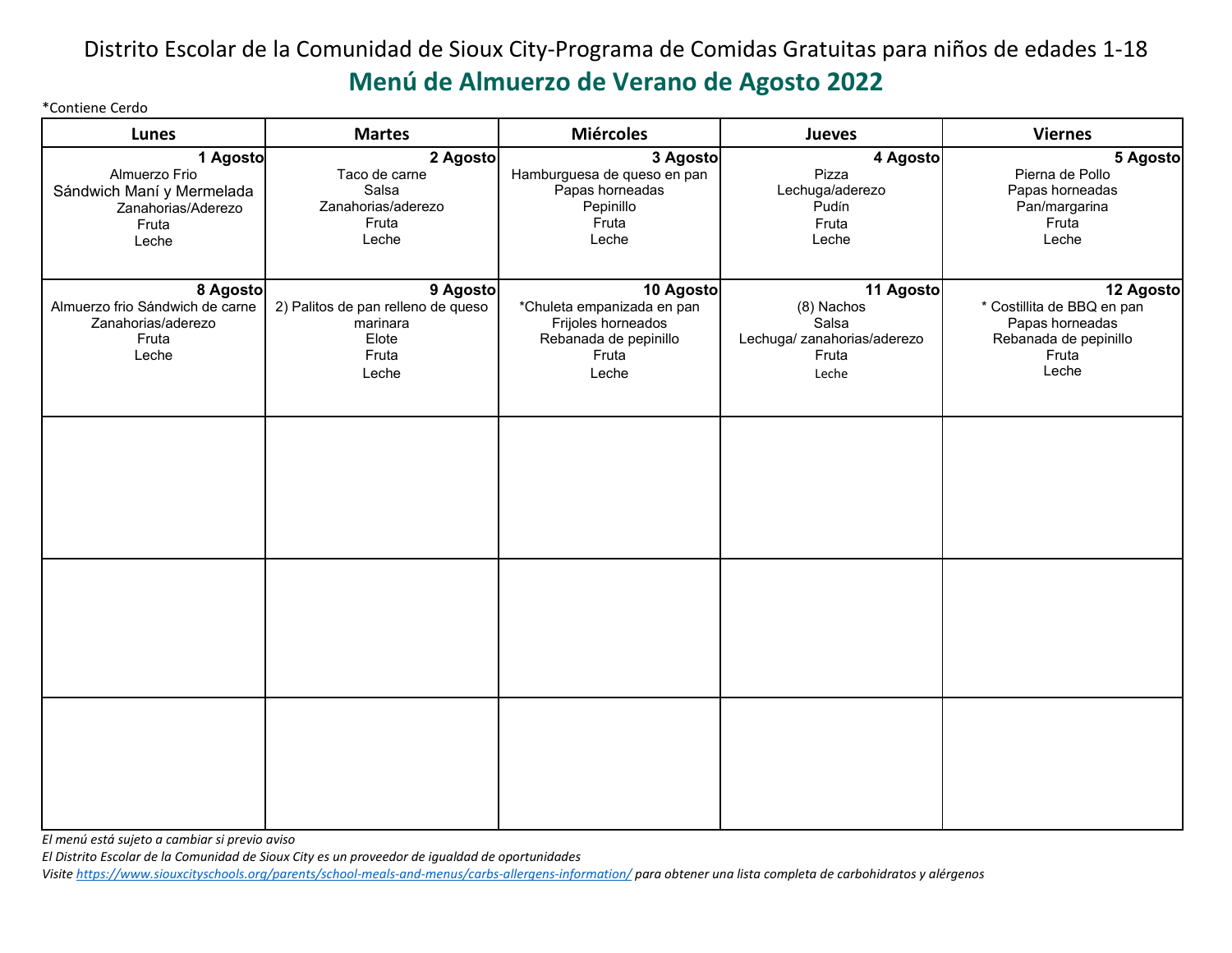# Sioux City Community School District - Free Meal Program for children Ages 1 - 18 **Thực đơn Bữa trưa Mùa hè tháng 8 năm 2022**

\*Có thịt heo

| Thứ Hai                          | Thứ Ba                       | Thứ Tư                              | Thứ Năm                       | Thứ Sáu                      |
|----------------------------------|------------------------------|-------------------------------------|-------------------------------|------------------------------|
| 1 tháng 8                        | 2 tháng 8                    | 3 tháng 8                           | 4 tháng 8                     | 5 tháng 8                    |
| Bữa trưa nguội                   | Taco bò                      | Bánh mì ngọt kẹp pho-mát            | Bánh Pizza                    | Đùi gà chiên                 |
| Sandwich bơ đậu phộng/mứt        | Nước xốt salsa               | Khoai tây bỏ lò                     | Xà lách/nước xốt salad        | Khoai tây bỏ lò              |
| Cà rốt/nước xốt chấm             | Cà rốt/nước xốt chấm         | Dưa muối                            | Bánh Pudding                  | Bánh mì/bơ thực vật          |
| Trái cây                         | Trái cây                     | Trái cây                            | Trái cây                      | Trái cây                     |
| Sữa                              | Sữa                          | Sữa                                 | Sữa                           | Sữa                          |
| 8 tháng 8                        | 9 tháng 8                    | 10 tháng 8                          | 11 tháng 8                    | $\overline{12}$ tháng 8      |
| Sandwich thịt cho bữa trưa nguội | Bánh mì que nhân phô mai (2) | *Bánh mì kẹp thịt heo tẩm bột chiên | Nacho miếng (8)               | *Bánh mì ngọt kẹp sườn nướng |
| Cà rốt/nước xốt chấm             | với nước xốt Maninara        | Đậu nướng                           | Nước xốt salsa                | Khoai tây bỏ lò              |
| Trái cây                         | Ngô                          | Dưa chuột chẻ muối chua             | Xà lách/cà rốt/nước xốt salad | Dưa chuột muối xắt lát       |
| Sữa                              | Trái cây                     | Trái cây                            | Trái cây                      | Trái cây                     |
|                                  | Sữa                          | Sữa                                 | Sữa                           | Sữa                          |
|                                  |                              |                                     |                               |                              |
|                                  |                              |                                     |                               |                              |
|                                  |                              |                                     |                               |                              |
|                                  |                              |                                     |                               |                              |
|                                  |                              |                                     |                               |                              |
|                                  |                              |                                     |                               |                              |
|                                  |                              |                                     |                               |                              |
|                                  |                              |                                     |                               |                              |
|                                  |                              |                                     |                               |                              |
|                                  |                              |                                     |                               |                              |
|                                  |                              |                                     |                               |                              |
|                                  |                              |                                     |                               |                              |
|                                  |                              |                                     |                               |                              |
|                                  |                              |                                     |                               |                              |
|                                  |                              |                                     |                               |                              |
|                                  |                              |                                     |                               |                              |

 *Thực đơn có thể thay đổi mà không cần thông báo Khu học chánh Cộng đồng Thành phố Sioux là một Nhà cung cấp Cơ hội Công bằng*  Truy cập <u>https://www.siouxcityschools.org/parents/school-meals-and-menus/carbs-allergens-information/</u> để xem danh sách đầy đủ về dinh dưỡng và tác nhân gây dị ứng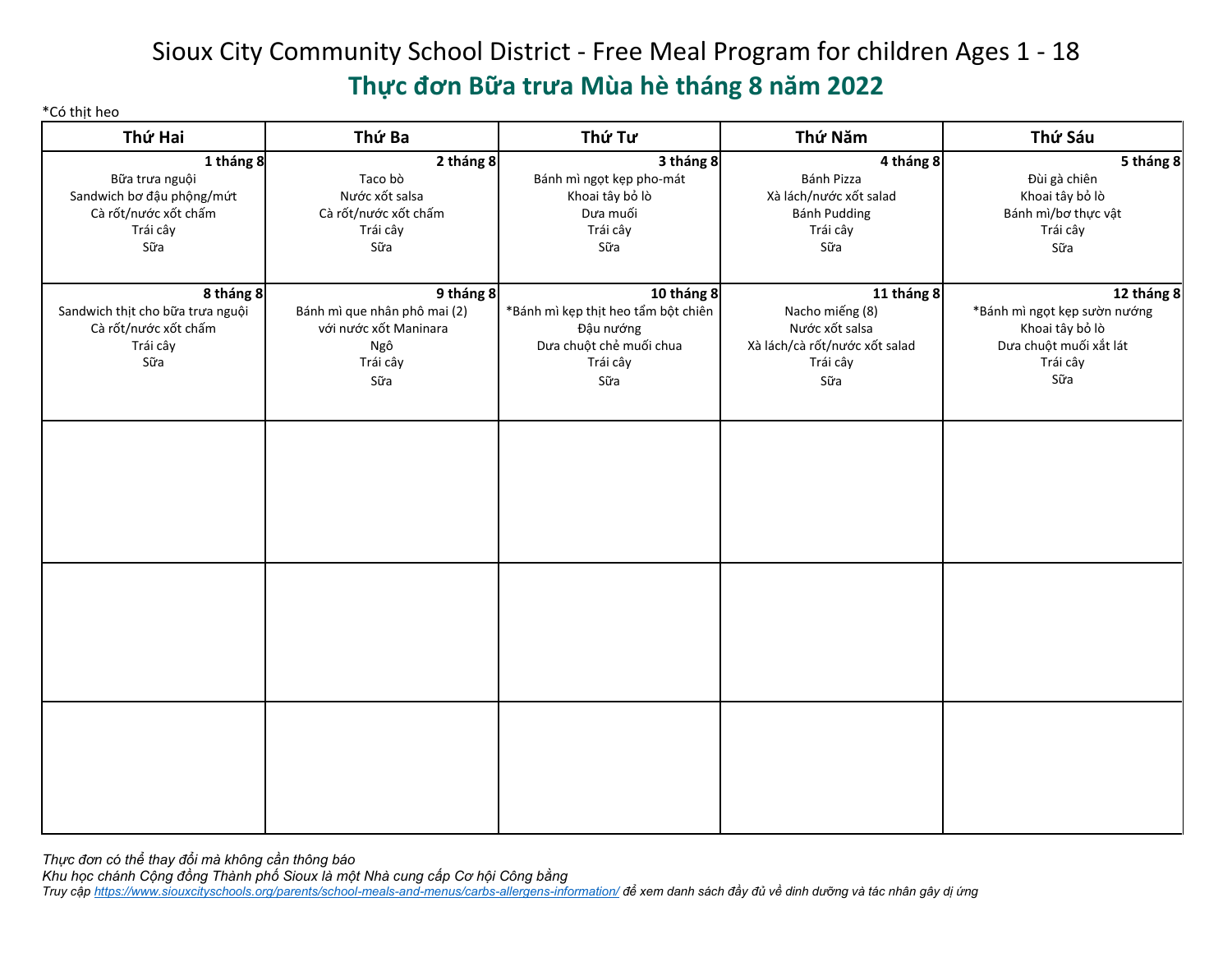# Sioux City Community School District - Free Meal Program for children Ages 1 - 18 **Meenuu Laaqanaa Gannaa Hagayya 2022**

\*Foon Booyyee Qabaa

| Wiixata                                                                                                     | Kibxata                                                                                      | Roobii                                                                                                                                   | <b>Kamisa</b>                                                                                | Jimaata                                                                                                           |
|-------------------------------------------------------------------------------------------------------------|----------------------------------------------------------------------------------------------|------------------------------------------------------------------------------------------------------------------------------------------|----------------------------------------------------------------------------------------------|-------------------------------------------------------------------------------------------------------------------|
| Hagayya 1<br>Laaqana Qabbana'a<br>Dhadhaa ocholooni/saanduchii jelly<br>Kaarotii/ittoo<br>Muduraa<br>Aannan | Hagayya 2<br>Taco Foonii<br>Saalsaa<br>Kaarotii/ittoo<br>Muduraa<br>Aannan                   | Hagayya 3<br>Bargara baaduu daabboo irratii<br>Dinnicha ovaani<br>Piikliwwani<br>Muduraa<br>Aannan                                       | Hagayya 4<br>Pizaa<br>Salaaxaa/dressing<br>Pudding<br>Muduraa<br>Aannan                      | Hagayya 5<br>Miila Lukkuu<br>Dinnicha ovaani<br>Daabboo/dhadhaa maargaarine<br>Muduraa<br>Aannan                  |
| Hagayya 8<br>Saanduchii foon laaqana<br>qabbana'aa<br>Kaarotii/ittoo<br>Muduraa<br>Aannan                   | Hagayya 9<br>Daabboo Ulee baaduu (2)<br>mariinaaraa waliin<br>Boqqolloo<br>Muduraa<br>Aannan | Hagayya 10<br>*Muraa foon booyyee daabboo<br>daakame waliin daabboo irratii<br>Baaqelaa hojjetame<br>Piikle espirii<br>Muduraa<br>Aannan | Hagayya 11<br>Nacho Bites (8)<br>Salaaxaa<br>Salaaxaa/kaarotii/dressing<br>Muduraa<br>Aannan | Hagayya 12<br>*BBQ cinaacha daabboo irratii<br>Dinnicha furnoon waadame<br>Muraawwan Piiklii<br>Muduraa<br>Aannan |
|                                                                                                             |                                                                                              |                                                                                                                                          |                                                                                              |                                                                                                                   |
|                                                                                                             |                                                                                              |                                                                                                                                          |                                                                                              |                                                                                                                   |
|                                                                                                             |                                                                                              |                                                                                                                                          |                                                                                              |                                                                                                                   |

*Meenuun beeksisa malee jijjiramu danda'a* 

*Aanaan Mana Barnootaa Hawaasaa Sioux City Dhiyessaa kan Hundaaf Carraa Walqixaa Kennuudha Tarreeffama gutuu kan kaarbohaaydireetota fi adanyoo ilaaluuf [https://www.siouxcityschools.org/parents/school-meals-and-menus/carbs-allergens-information/ d](https://www.siouxcityschools.org/parents/school-meals-and-menus/carbs-allergens-information/)aawwadhaa*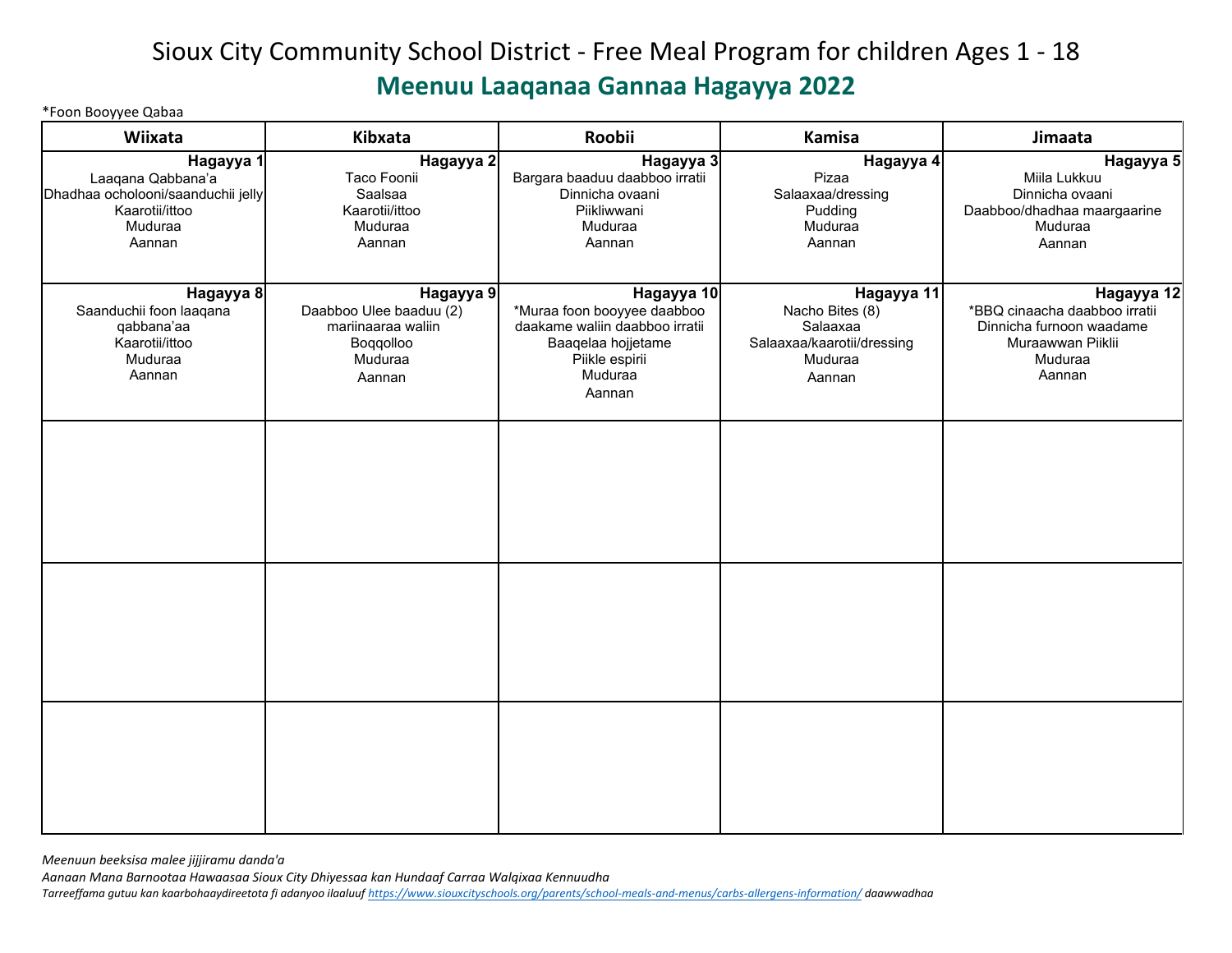## Sioux City Community School District - Free Meal Program for children Ages 1 - 18 **Ogosto 2022 Liiska Barnaamijka Cuntada Qadada Bilaashka ah ee Xilliga Xagaaga**

\*Waxaa ku jira Hilib doofaar

| Isniin                                                                                              | <b>Talaado</b>                                                                                                                                             | <b>Arbaco</b>                                                                                                                                              | <b>Khamiis</b>                                                                                       | Jimco                                                                                                                                |
|-----------------------------------------------------------------------------------------------------|------------------------------------------------------------------------------------------------------------------------------------------------------------|------------------------------------------------------------------------------------------------------------------------------------------------------------|------------------------------------------------------------------------------------------------------|--------------------------------------------------------------------------------------------------------------------------------------|
| 1da Ogosto<br>Qado Qabow ah<br>Subag loos/ismaris jelly<br>Karooto/ku daardaarasho<br>Miro<br>Caano | 2 da Ogosto<br>Tako Hilib Ah<br>lidaan (salsa)<br>Karooto/ku daardaarasho<br>Miro<br>Caano                                                                 | 3da Ogosto<br>Hambeegar farmaajo leh kaasoo la<br>dhexgeliyay rooti<br>Baradho lagu kariyay mashiinka<br>rootiga lagu kululeeyo<br>Qajaar<br>Miro<br>Caano | 4ta Ogoosto<br><b>Bitsa</b><br>Saladh/dhanaanin<br>Macmacaan<br>Miro<br>Caano                        | 5ta Ogosto<br>Lugo digaag oo yaryar<br>Baradho lagu kariyay mashiinka<br>rootiga lagu kululeeyo<br>Rooti/ismaris<br>Miro<br>Caano    |
| 8da Ogosto<br>Karooto/ku daardaarasho<br>Miro<br>Caano                                              | 9 Ogosto<br>Qado qaboow oo ah sandawiij hilib Ulo rooti oo ay dhexdooda farmaajo<br>ku jirto (2)<br>kuwaasii leh yaanyo shiidan<br>Galley<br>Miro<br>Caano | 10ka Ogoosto<br>Hilib doofaar la rootiyeeyay/furin<br>Digir Duban<br>Qajaar qamiirsan<br>Miro<br>Caano                                                     | 11 Ogosto<br>Naajo yaryar (Nacho) (8)<br>lidaan (salsa)<br>Saladh/karooto/dhanaanin<br>Miro<br>Caano | 12 Ogosto<br>*Waslad hilibka feerta ah taasoo ku<br>dhexjirta rooti<br>Baradho foorno lagu dubay<br>Qajaar jarjaran<br>Miro<br>Caano |
|                                                                                                     |                                                                                                                                                            |                                                                                                                                                            |                                                                                                      |                                                                                                                                      |
|                                                                                                     |                                                                                                                                                            |                                                                                                                                                            |                                                                                                      |                                                                                                                                      |
|                                                                                                     |                                                                                                                                                            |                                                                                                                                                            |                                                                                                      |                                                                                                                                      |

*Liiska Cuntada waa la beddeli karaa ogeysiis la'aan* 

*Sioux City Community School District waa Bixiye Fursado Loo Siman Yahay* 

Booqo ciwaanka <u>https://www.siouxcityschools.orq/parents/school-meals-and-menus/carbs-allergens-information/</u> si aad u hesho liis dhammeystiran oo ay ku qoran yihiin karbohaydhareytyada iyo walxaha xasaasiyadaha